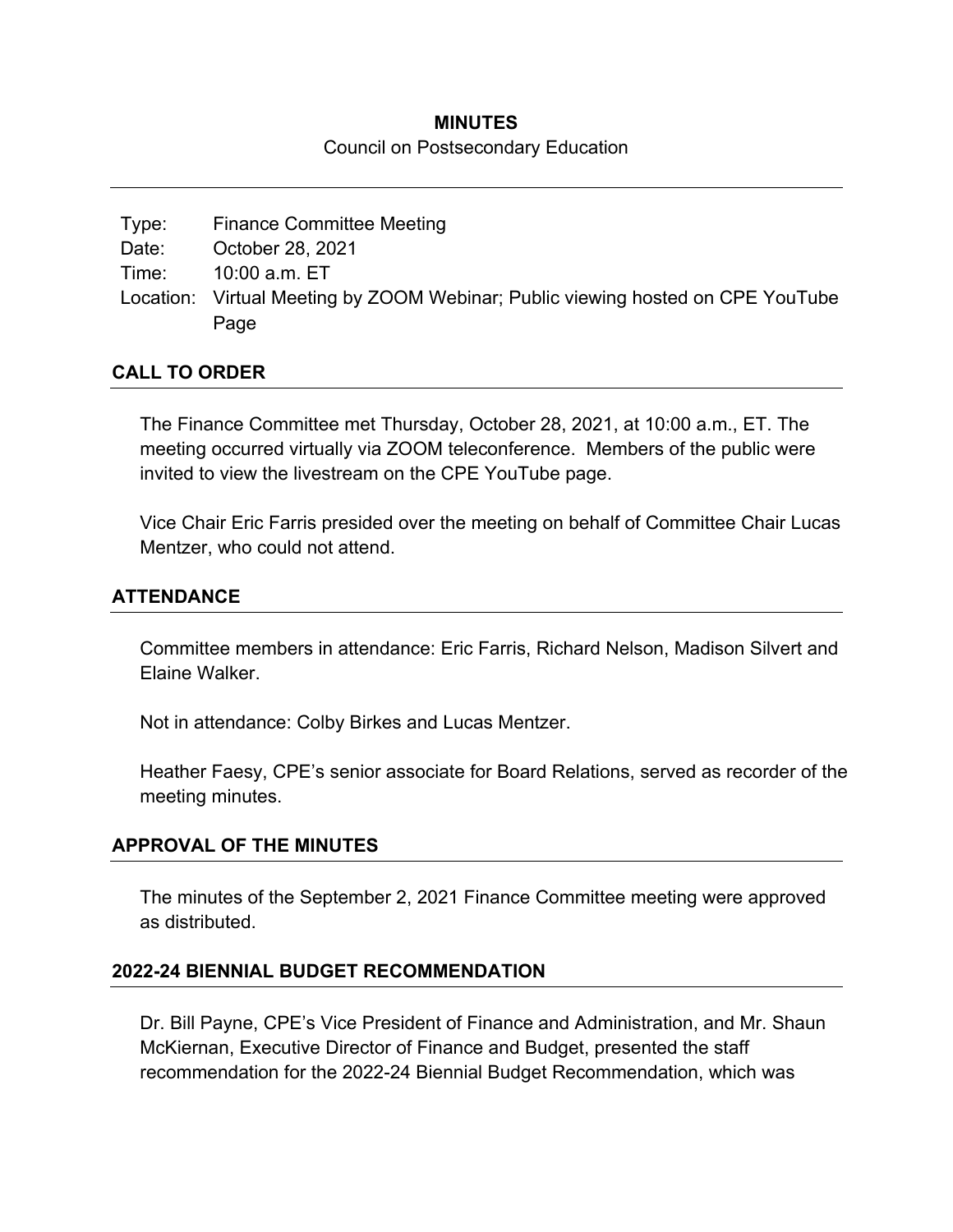broken down into three parts: the postsecondary institutions request, the agency budget request, and a special appropriation request.

# Postsecondary Institution Request

The primary way that Kentucky finances its public postsecondary system and supports the teaching, research, and public service missions of individual colleges and universities is by providing state General Fund appropriations for campus operations. These funds, along with tuition and fee revenue, support education and general (E&G) expenditures on campus, including faculty and staff salaries, fringe benefits, student financial aid, utilities, building maintenance, libraries, student support services, and numerous other operating expenses.

Staff Recommendation: Finance Committee approve, and endorse to the full Council, the Postsecondary Institution Request, including operating funds, capital investment, and trust fund components as proposed.

| Component<br><b>Operating Funds</b>                                                        | <b>Fiscal</b><br>2022-23             | <b>Fiscal</b><br>2023-24             | <b>Biennial</b><br>Total                |
|--------------------------------------------------------------------------------------------|--------------------------------------|--------------------------------------|-----------------------------------------|
| <b>Performance Funding</b><br><b>Pension Relief Funds</b><br><b>KSU Land-Grant Program</b> | \$67,500,000<br>2,209,900<br>671,500 | \$90,000,000<br>4,419,800<br>671,500 | \$157,500,000<br>6,629,700<br>1,343,000 |
| Capital Investment<br><b>New Construction</b>                                              | \$0                                  | \$0                                  | \$0                                     |
| <b>Asset Preservation</b><br>- Debt Service                                                | 350,000,000<br>25,217,000            | 350,000,000<br>50,434,000            | 700,000,000<br>75,651,000               |
| <b>Technology Infrastructure</b>                                                           | 0                                    | 0                                    | $\Omega$                                |
| <b>Trust Funds</b><br><b>Endowment Match Program</b><br>- Debt Service                     | \$30,000,000<br>2,418,000            | \$30,000,000<br>4,836,000            | \$60,000,000<br>7,254,000               |
| <b>Competitive Workforce Initiative</b>                                                    | 2,225,000                            | 4,450,000                            | 6,675,000                               |

MOTION: Ms. Walker moved to approve the biennial budget request for 2022-24 Postsecondary Institution funds, and recommend adoption by the full Council at its November 5, 2021 meeting. Mr. Silvert seconded the motion.

VOTE: The motion passed.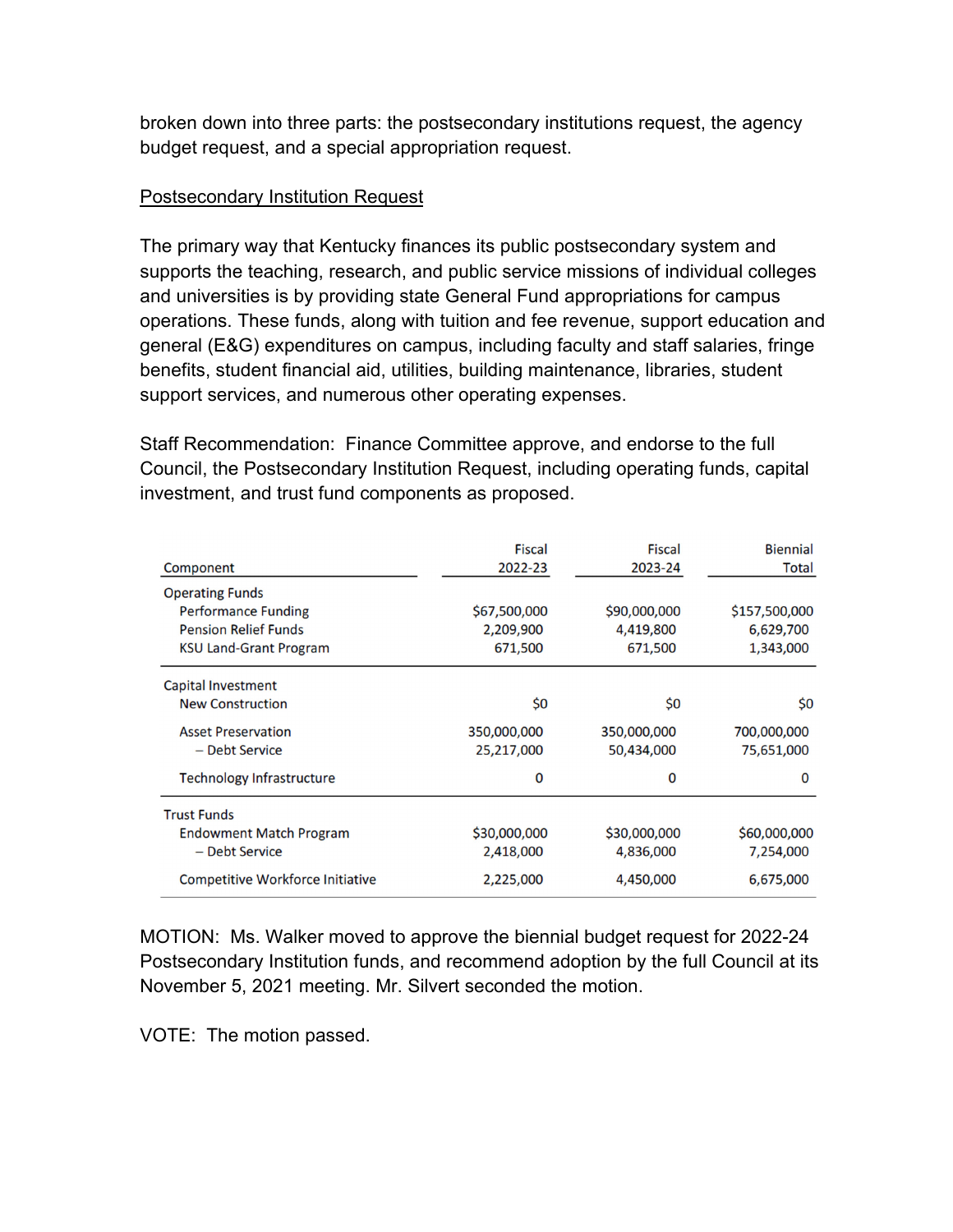## CPE Agency Budget Request

The Council's General Fund agency budget request had four main categories: (1) Operating funds; (2) Technology Trust Fund; (3) Ovarian Cancer Screening; and (4) SREB Doctoral Scholars Program and Dues.

- 1) General Fund appropriations for agency operations support expenditures associated with the Council's higher education coordinating board role, including resources for policy leadership, strategic planning, regulation of the state's postsecondary education system, financial policy analysis and development (biennial budget recommendation, performance funding, and tuition setting), administrative services, communications, academic affairs and program review, and information, research, and data analysis.
- 2) Three program areas use Technology Trust Fund General Fund dollars: technology support, the Kentucky Virtual Library (KYVL), and the Kentucky Postsecondary Education Network (KPEN). About 31 percent of the CPE's total General Fund budget is allocated to the Technology Trust Fund.
- 3) In prior biennia, a portion of the Council's Tobacco Funds were directed by the General Assembly to support ovarian cancer screenings. Beginning in 2018-20, the General Assembly made General Fund appropriations of \$500,000 for each year, or about 5% of CPE's 2021-22 General Fund budget, for ovarian cancer research and screening.
- 4) CPE pays the Commonwealth's dues to be a part of the Southern Region Education Board. This organization provides the state with education research and professional development opportunities for staff and elected leaders. It also plays a key role in maintaining licensure reciprocity for postsecondary institutions and in administering the Academic Common Market, which allows students to pursue programs in other states at in-state rates.

Staff Recommendation: Finance Committee approve, and endorse to the full Council, the CPE Agency Budget Request, including expanded duties and responsibilities, Education Continuum, and Healthcare Initiative components as proposed. Staff further recommended that the Finance Committee, approve and endorse to the full Council, restricted funds, and tobacco fund appropriations at 2021-22 funding levels.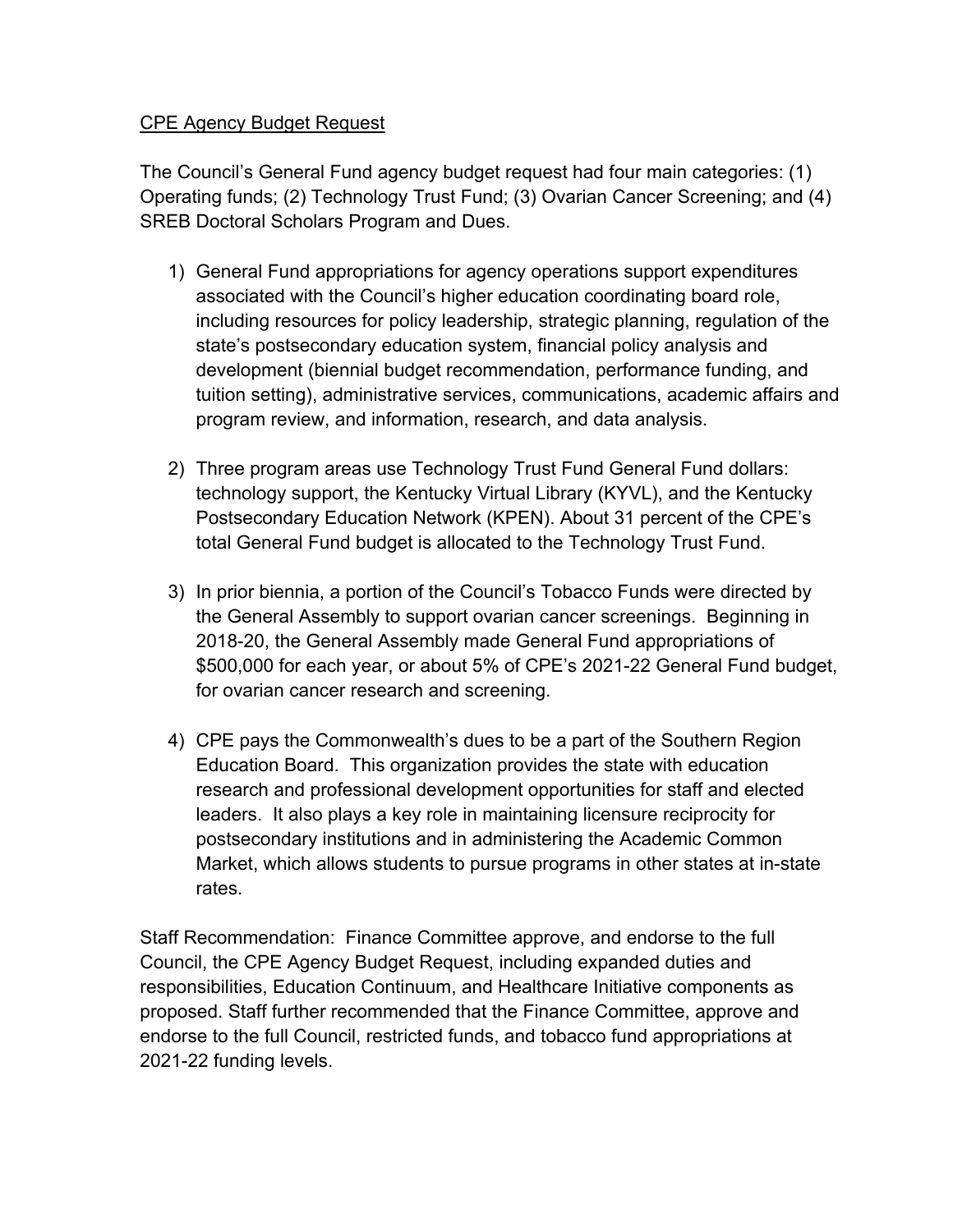| <b>Operating Funds</b>                                                                                      | Fiscal<br>2021-22 | Fiscal<br>2022-23                               | Fiscal<br>2023-24                 |
|-------------------------------------------------------------------------------------------------------------|-------------------|-------------------------------------------------|-----------------------------------|
| <b>Defined Calculations</b><br><b>SREB Doctoral Scholars</b><br><b>Expanded Duties and Responsibilities</b> | \$222,900         | \$214,900<br>50,000<br>1,032,500                | \$323,900<br>100,000<br>1,383,400 |
| <b>Education Continuum</b><br><b>Transitions and Early Postsecondary</b><br>Opportunities                   |                   | 1,280,500                                       | 3,280,500                         |
| Healthcare Initiative                                                                                       |                   | \$20,000,000                                    | \$20,000,000                      |
| Capital Investment<br><b>Student Portal</b><br>Upgrade Regional Optical Network                             |                   | Fiscal<br>2022-23<br>\$2,000,000<br>\$1,000,000 | Fiscal<br>2023-24                 |

MOTION: Mr. Silvert moved to approve the 2022-24 biennial budget request for CPE Agency funds, and recommend adoption by the full Council at its November 5, 2021 meeting. Mr. Nelson seconded the motion.

VOTE: The motion passed.

# Special Appropriation Request

On July 20, 2021, Governor Andy Beshear issued Executive Order 2021-504, which directed CPE to provide an assessment of the current financial status of Kentucky State University (KSU), and provide a report to the Governor detailing its assessment prior to providing recommendations concerning appropriations for the next biennial budget. The report was presented to the KSU board, and a summary was provided to Council members shortly thereafter. A full review of the report would be presented at the November 4, 2021 Council work session. As a result of that report and analysis, the following special appropriation request for KSU was recommended.

Staff Recommendation: Finance Committee approve, and endorse to the full Council, the Special Appropriation for KSU, including financial stabilization fund and strategic operating funds components as proposed. Staff further recommends that any authorized funding be placed in a newly created funding program, requiring Council approval for funds to be accessed and expended by KSU.